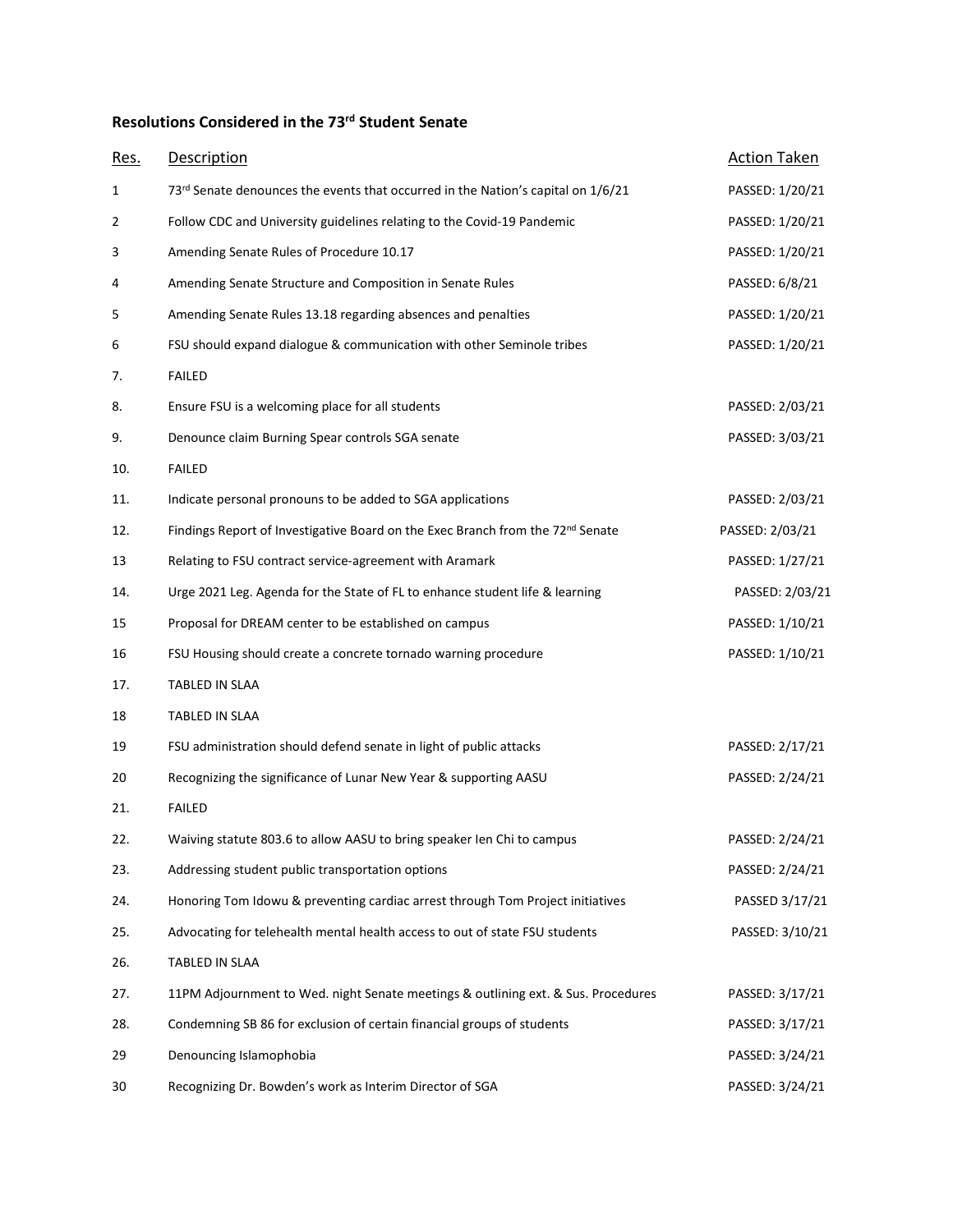| 31 | Updating Leave of Absence 13.9 in Rules                                                                                       | PASSED: 3/31/21  |
|----|-------------------------------------------------------------------------------------------------------------------------------|------------------|
| 32 | Updating Senate Attendance 13.6 in Rules                                                                                      | PASSED: 3/31/21  |
| 33 | Condemning HB1475 passed in FL. House of Representatives                                                                      | PASSED: 3/31/21  |
| 34 | Involve students in the presidential search process at FSU                                                                    | PASSED: 4/7/21   |
| 35 | Senator Murcia is nominated to the Senate Hall of Fame                                                                        | PASSED: 4/14/21  |
| 36 | Breaks Statutes (will not be signed)                                                                                          |                  |
| 37 | SGA supports the nomination of Dr. McCullough as FSU's 16th president                                                         | PASSED: 6/9/21   |
| 38 | Honoring Pride Month & create ad-hoc for LGBTQ+ FSU community                                                                 | PASSED: 6/4/21   |
| 39 | SGA shall only be obligated to pay where purchase is proven and legitimate                                                    | PASSED: 6/23/21  |
| 40 | Regarding the SGA Indigenous Land Acknowledgement on the calendar                                                             | PASSED: 7/21/21  |
| 41 | Resolution that formally apologizes to the victims of the predatory Johns Committee                                           | PASSED: 7/7/21   |
| 42 | Recognizing Caribbean-American Heritage Month.                                                                                | PASSED: 7/7/21   |
| 43 | Condemning the FL BOE banning of the discussion of CTR in Florida Public Schools                                              | PASSED: 9/15/21  |
| 44 | Approve the allocation and expenditures to various colleges.                                                                  | PASSED: 7/21/21  |
| 45 | Regarding recognition of events in Haiti.                                                                                     | PASSED: 7/21/21  |
| 46 | Support for the people of Cuba, as well as the Cuban community at FSU.                                                        | PASSED: 09/08/21 |
| 47 | Letter of address to the Haitian community at Florida State University.                                                       | PASSED: 7/21/21  |
| 48 | Florida State University pledges its full support for native and indigenous rights.                                           | PASSED: 9/22/21  |
| 49 | Withdrawn                                                                                                                     |                  |
| 50 | Changes be made to the 73rd Student Senate Rules of Procedure rule one.                                                       | PASSED: 9/08/21  |
| 51 | Changes be made to the 73rd Student Senate Rules of Procedure rule two.                                                       | PASSED: 9/08/21  |
| 52 | Changes be made to the 73rd Student Senate Rules of Procedure rule four.                                                      | PASSED: 9/08/21  |
| 53 | Changes be made to the 73rd Student Senate Rules of Procedure rule three.                                                     | PASSED: 9/08/21  |
| 54 | Changes be made to the 73rd Student Senate Rules of Procedure rule six.                                                       | PASSED: 9/22/21  |
| 55 | Changes be made to the 73rd Student Senate Rules of Procedure rule five.                                                      | PASSED: 9/29/21  |
| 56 | Changes be made to the 73rd Student Senate Rules of Procedure rule seven.                                                     | PASSED: 9/08/21  |
| 57 | Changes be made to the 73rd Student Senate Rules of Procedure rule eight.                                                     | PASSED: 9/08/21  |
| 58 | Amending Rule 9 of Senate Rules of Procedure to clarify use of Robert's Rules of Order.                                       | PASSED: 9/15/21  |
| 59 | Amending Rule 10 of Senate Rules of Procedure to clarify the types of legislation<br>and submissions made by Student Senators | PASSED: 9/15/21  |
| 60 | Amending Rule 11 of Senate Rules of Procedure to clarify procedures for debate & voting.                                      | PASSED: 9/15/21  |
| 61 | Changes be made to the 73rd Student Senate Rules of Procedure twelve.                                                         | PASSED: 9/29/21  |
| 62 | Changes be made to the 73rd Student Senate Rules of Procedure rule thirteen.                                                  | PASSED: 9/29/21  |
|    |                                                                                                                               |                  |